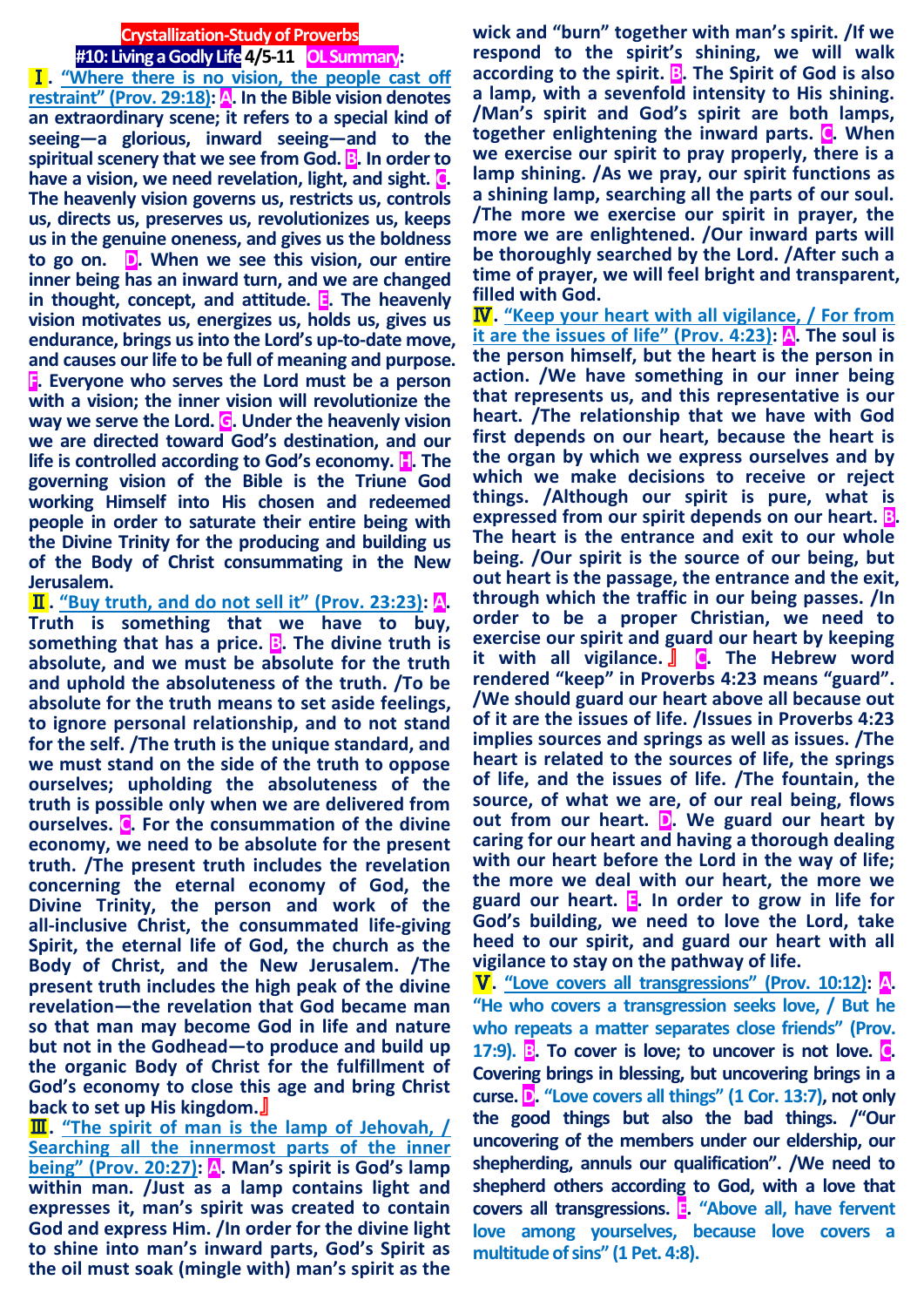CP1:All the Lord's workers need to see the vision of God's economy and keep the absoluteness of the truth OL1: "Where there is no vision, the people cast off restraint"—Prov. 29:18a. OL2: In order to have a vision, we need revelation, light, and sight. Acts 26:19 Therefore, King Agrippa, I was not disobedient to the heavenly vision. Many Christians read the Bible with a veil. This is why Paul says that we should look unto Christ with an unveiled face…. Paul says that when the sons of Israel read the books of Moses, they have a veil upon them and see nothing. Paul then says that whenever their heart turns to the Lord, the veil is taken away and that wherever the Spirit is, there is freedom. This means that when we are veiled, we are bound; we are imprisoned; we do not have freedom. When the veil is gone, we are released. This freedom comes from the Spirit of God. We need to learn to come to the Bible every day by coming to God. We should confess our sins to make a clear situation so that we can have fellowship with God in the Spirit…. The veil should be gone, and the light should come. Furthermore, we need the sight. If we are blind, we will not be able to see anything, even if the veil is removed and the light is here. We need the revelation, the light, the vision through the light, and the sight. Then the veil is gone, the vision is here, and we have the light with the sight. We also have the understanding of the vision through the Spirit's wisdom. OL3: "Buy truth, and do not sell it"—Prov. 23:23. OL4:To be absolute for the truth means to set aside feelings, to ignore personal relationships, and to not stand for the self. OL5:The truth is the unique standard, and we must stand on the side of the truth to oppose ourselves; upholding the absoluteness of the truth is possible only when we are delivered from ourselves. If we cannot pay the price to obey any part of the truth, we can only condemn ourselves and confess our weakness; we cannot lower the standard of the truth just because we cannot make it or because it creates dire consequences for us.Every worker of the Lord must uphold the absoluteness of the truth. This is possible only when a man is delivered from himself. Many brothers and sisters are not absolute to the truth; they are affected by people, things, and personal feelings. If a man is not absolute to the truth, he will, in the course of his work, sacrifice God's truth for man, himself, or his own desires.A basic requirement for being a servant of the Lord is to not sacrifice the truth.

### Application to the serving ones

In order to have a vision, you need revelation, light, and vision through the light and sight. Revelation in English means to remove the covering. The covering of your conceptions must be removed. Then you need to receive the light and see with your sight the vision of God's economy concerning Christ and the church. Reading through Volume I, 1981 of the Collective Works of Witness Lee, in Part 2, "Living and Working Under the Central Vision of God's Economy... Experiencing and Supplying Christ and Building the Body of Christ", of

"Paul's Central Vision of Finishing the Work", Brother Lee encourages us to use enough time to pray and fellowship concerning the vision of God's economy.

Moreover, after you have seen a vision of God's economy, you must not sell it. Selling the truth or vision of God's economy means bending it at your own convenience. For example, when Brother Lee began his ministry in the United States, "it is certain that in the Bible, Christ is the Spirit, but saying that would cause many people to stumble, so don't say it", was strongly requested. However, in order to uphold the absoluteness of the truth, Brother Lee continued to speak, "Christ is the Spirit, the life-giving Spirit". This is because Christ being the life-giving Spirit is the lifeline of God's economy. Brother Lee's absolute attitude toward truth is an example for us all. You need to "make Christ and the church life your center", according to God's economy. You must put this into practice. But to do that, you need to crucify your opinions and excuses on the cross concerning the absoluteness of the truth.

Brother's testimony: When I started serving full-time, I intended to continue it for the rest of my life, but the Lord's environmental leading led me to work. At that time, I desired to work with my full-time serving spirit. When the work actually started, there were many temptations and setbacks, but with Lord's mercy and the help of my wife, I was able to stay focused in the church life. Many brothers advised that "if you are doing the same as you were serving full-time, you should be careful as you may get fired from the company". The brothers were right about their advices, as full-time serving was very rare at that time. But in my heart I said "Grateful for the advices given. But I would like to experiment what I heard in Taiwan and see if it would work in Japan. My wife agreed and said "Take the plunge and do it". After more than 30 years of experiment in my business life, I can strongly declare that the vision of Christ and the church is feasible in Japan as well. The dispensing of Christ's love is more than conquerous to overcome the cultural barriers of Japan. Rom. 8:35 Who Shall separate us from the love of Christ? Shall tribulation or anguish or persecution or famine or nakedness or peril or sword? … 37 But in all these things we more than conquer through Him who loved us. 38 For I am persuaded that neither death nor life nor angels nor principalities nor things present nor things to come nor powers 39Nor height nor depth nor any other creature will be able to separate us from the love of God, which is in Christ Jesus our Lord.

Prayer: Oh, Lord Jesus, remove my covering and show me the vision of God's economy. I crucify my own opinions and excuses on the cross, so I can follow the vision I have seen, I shall not sell the truth by lowering or bending the standard of the truth because of my own convenience or desires. I take Brother Lee's absolute attitude toward the truth as my pattern, follow God's economy, make Christ my life, and place church life at the center of my life.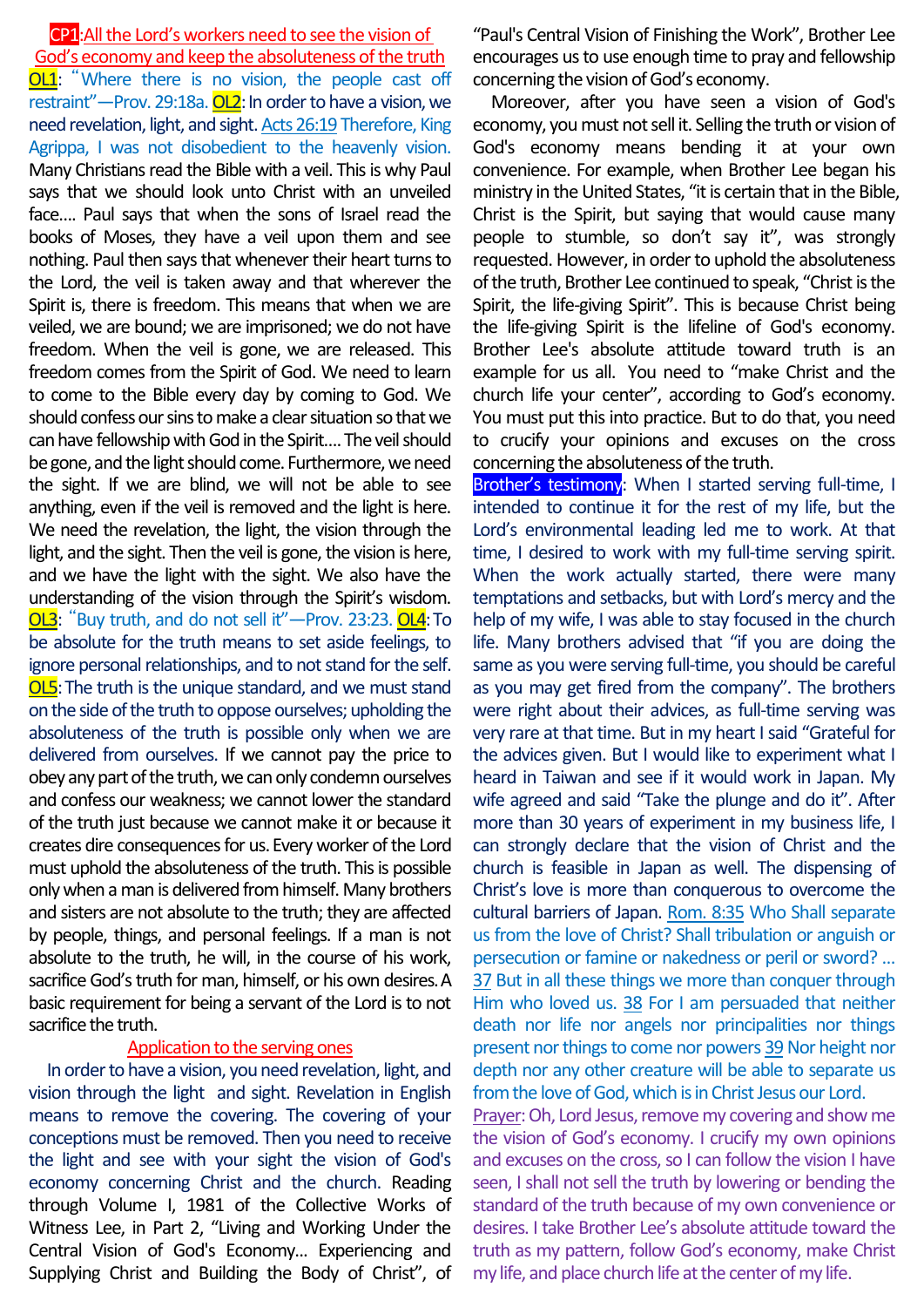## CP2: We need to keep our heart with all vigilance, for from it are the issues of life

OL1:"The spirit of man is the lamp of Jehovah, / Searching all the innermost parts of the inner being"—Prov. 20:27. There are some people who live according to the flesh. Their only concern is the pleasure of the moment. Others live according to their soul. They are elated when things go well for them but depressed when their circumstances are not favorable. Sometimes they are pleasant toward their associates, but other times they are critical or even hateful. There are others who also live according to their soul but are highly regarded by those who know them. Rather than being changeable like the weather, they act rationally and think ahead as to what course of action they will take. Their behavior is controlled by their thoughts.

The Spirit of God touched your conscience, which is part of the spirit. Your spirit was activated, leading you to repent and confess your sins. Your spirit is now a lamp indwelt by the Spirit of God, who is also a lamp. The spirit wants to enlighten every part of your soul. By responding to the spirit's shining, you will be walking "according to the spirit" (Rom. 8:4). Rev. 4:5…And there were seven lamps of fire burning before the throne, which are the seven Spirits of God.

The spirit may shine on our emotions, especially the sisters', but we close up, sometimes even weeping, begging the Lord not to touch that area. The same thing may happen with our will, especially the brothers'; if we close our will, the spirit cannot fulfill its function of shining. OL2: "Keep your heart with all vigilance, / For from it are the issues of life"—Prov. 4:23. We will have a good dealing with the Lord, and we will allow Him to have the ground and the way to deal with us in a proper way. Then we will have the Triune God within us as life and the anointing. This requires our cooperation.... Put all this into practice. Practice to be clear in your mind, love the Lord with your emotion, have a right conscience, and be softened in your will. The only way to do this is by praying. We need to go to the Lord to pray, "Lord, give me a clear mind, an understanding heart." The prayer in Song of Songs 1:4, "Draw me; we will run after you," is a prayer for a loving heart. We also have to pray, "Lord, give me a loving heart toward You and emotions that love only You." We also must pray for this, and also pray for our conscience to be right. Then when we pray, we will see that our will is not only hardened but stubborn, so we need to pray for our will to be softened.

What does it mean for a person to have a pure heart? It is these four matters—the mind is clear, the emotion is loving, the conscience is right, and the will is soft.

#### Application to Business person/Graduate Students

The life-giving Spirit has been intensified sevenfold in its function to resist the degradation of the church. The end times is a time of darkness, infested with lawlessness, but at this time, the Spirit is intensified sevenfold in its shining. FNThe seven Spirits: The seven Spirits are undoubtedly

the Spirit of God. As seven is the number for completion

in God's operation, so the seven Spirits must be for God's move on the earth. In essence and existence, God's Spirit is one; in the intensified function and work of God's operation, God's Spirit is sevenfold. This is similar to the lampstand in Zech. 4:2. In its existence it is one lampstand, but in its function it is seven lamps. At the time this book was written, the church had become degraded; the age was dark. Therefore, the sevenfold intensified Spirit of God was needed for God's move and work on the earth.

When you see darkness, you should return to the sevenfold intensified Spirit and be burned by this Spirit. Do not become weak by staring only at the darkness. The burning Spirit burns your spirit, illuminating and exposing all that is negative in you, unbelief, murmuring, complaining, the love of the world, hidden personal intension, etc. then at this time you should respond by confessing your sins.

There are many diseases in each part of your heart, conscience, mind, will, and emotion. For example, your inability to forgive others and your prejudice against people are the evidence that your heart is sick. Through confession of sins, intimate fellowship with the Lord, and one-on-one fellowship with brothers and sisters, the conscience can be made right, the mind can be made clear, the emotion can love the Lord fervently, the will can be made flexible, and the heart can be made pure. Testimony of one on one fellowship with bro. Andrew Yu: When I was in my late thirties, I had the opportunity to spend an hour or so in private with brother Andrew Yu at a meeting hall in Tokyo during conference. I had a hard time finding a job at first, but because of the Lord's leading and blessing, I took a Manager position at a US-based pharmaceutical company and explained that I was experiencing the Lord at work. He told me, "Don't love your job". I was filled with gratitude to the Lord for getting me to this point, and I wanted my brother to evaluate that. So I was not happy that he told me not to love my job. But dissatisfaction does not allow for open fellowship, so I fellowshipped with him, calling on the name of the Lord in my heart. After this fellowship, I thought to myself, "If I don't love my job, why did Brother Andrew say, 'Don't love your job'? I wondered. I thought to myself, "I don't know, but I must pray because my brother has fellowshipped with me. After a while, I understood that "Do not love your work" means "Do not love the blessings He has given you more than the Lord Himself. And through this prayer, I was often helped and my heart was protected.

Prayer: Oh Lord Jesus, the life giving Spirit is now intensified sevenfold. When I see darkness within and without, I turn to the sevenfold intensified Spirit. Burn my spirit so that I would not become weak by staring at the darkness. Enlighten and expose all the negative things in me, unbelief, murmuring, complaining, love of the world, hidden personal intension, prejudice against people and inability to forgive others. The life flows by confessing the sins that are enlightened and having a pure heart. Amen!